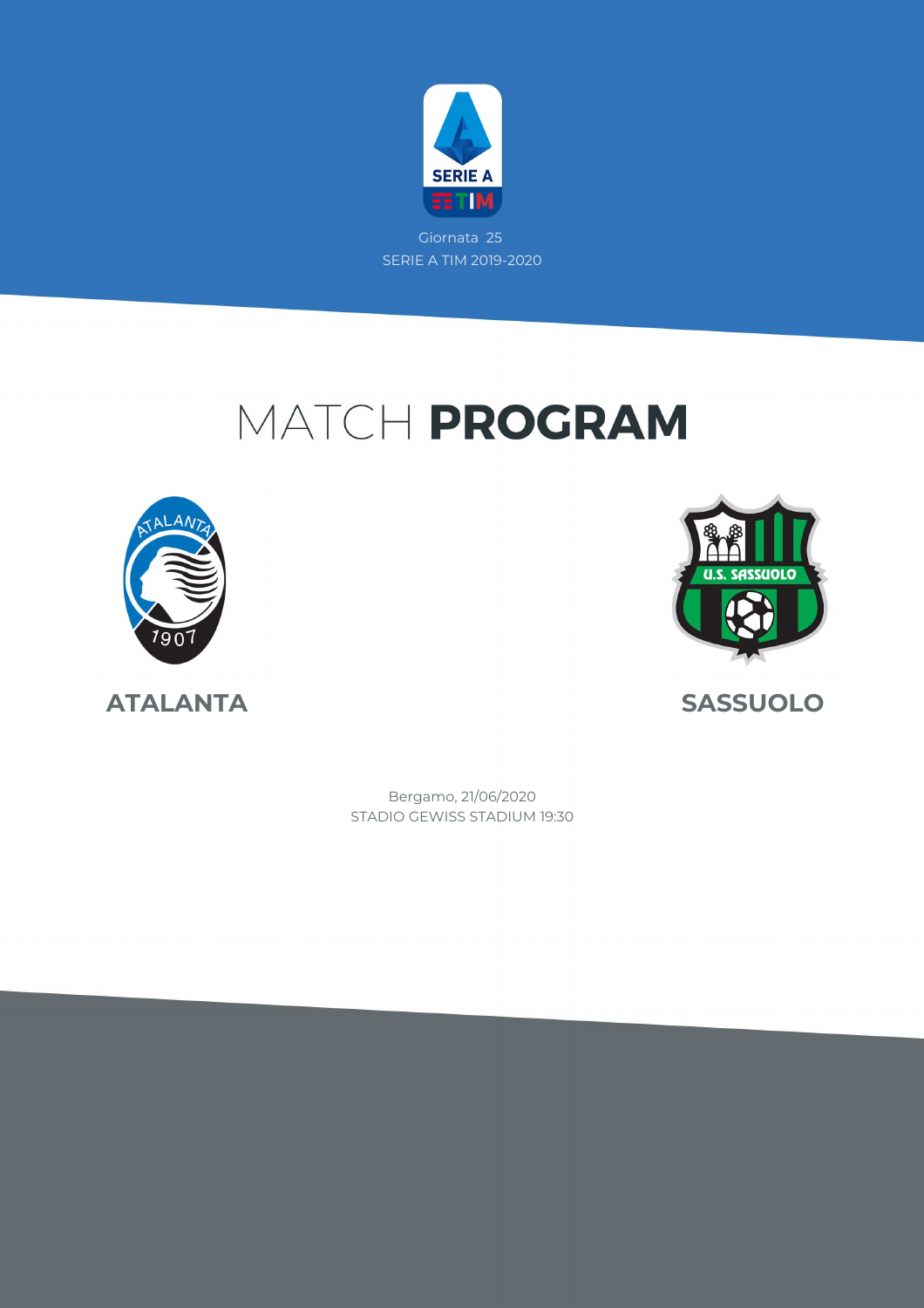



#### **ATALANTA vs SASSUOLO**



STADIO GEWISS STADIUM 19:30 Bergamo, 21/06/2020

### **RISULTATI STAGIONALI**

| <b>TOTALI</b>         | PTI | <b>GIOC</b> | <b>VINTE</b> | <b>NULLE</b> | <b>PERSE</b> | <b>GF</b> | GS | <b>DIFF.RETI</b>            |
|-----------------------|-----|-------------|--------------|--------------|--------------|-----------|----|-----------------------------|
| <b>ATALANTA</b>       | 48  | 25          | 14           | 6            | 5            | 70        | 34 | $+36$                       |
| <b>SASSUOLO</b>       | 32  | 25          | 9            | 6            | 11           | 41        | 39 | $+2$                        |
| <b>CASA/TRASFERTA</b> | PTI | <b>GIOC</b> | <b>VINTE</b> | <b>NULLE</b> | <b>PERSE</b> | <b>GF</b> | GS | <b>MEDIA</b><br><b>GOAL</b> |
| <b>ATALANTA</b>       | 20  | 12          | 6            | $\mathbf{2}$ | 4            | 33        | 19 | 2.8                         |
| <b>SASSUOLO</b>       | 13  | 12          | 3            | 4            | 5            | 13        | 17 | 1.1                         |

### **ULTIMI PRECEDENTI**

| 2019-20 6 \ G  | <b>SASSUOLO</b>                                                     | <b>ATALANTA</b>                                                                                                                    |         |
|----------------|---------------------------------------------------------------------|------------------------------------------------------------------------------------------------------------------------------------|---------|
| 28/09/2019     | 17'(2 <sup>°</sup> T) G. DEFREL                                     | 6'(1 <sup>°</sup> T) A. COMEZ, 13'(1 <sup>°</sup> T) R. COSENS, 29'(1 <sup>°</sup> T) A. COMEZ,<br>35'(1°T) D. ZAPATA              | $1-4$   |
| 2018-19 38 A G | <b>ATALANTA</b>                                                     | <b>SASSUOLO</b>                                                                                                                    |         |
| 26/05/2019     | 35'(1°T) D. ZAPATA, 8'(2°T) A. GOMEZ, 20'(2°T) M.<br><b>PASALIC</b> | 19'(1°T) D. BERARDI                                                                                                                | $3-1$   |
| 2018-19 19 A G | <b>SASSUOLO</b>                                                     | <b>ATALANTA</b>                                                                                                                    |         |
| 29/12/2018     | 6'(2°T) A. DUNCAN, 13'(2°T) A. DUNCAN                               | 19'(1°T) D. ZAPATA, 42'(1°T) A. GOMEZ, 9'(2°T) G.<br>MANCINI, 29'(2°T) J. ILICIC, 42'(2°T) J. ILICIC, 47'(2°T) J.<br><b>ILICIC</b> | $2 - 6$ |
| 2017-18 22 \ G | <b>SASSUOLO</b>                                                     | <b>ATALANTA</b>                                                                                                                    |         |
| 27/01/2018     |                                                                     | 30'(1°T) A. MASIELLO, 38'(2°T) B. CRISTANTE, 41'(2°T) R.<br><b>FREULER</b>                                                         | $0 - 3$ |
| 2017-18 3 ^ G  | <b>ATALANTA</b>                                                     | <b>SASSUOLO</b>                                                                                                                    |         |
| 10/09/2017     | 35'(1°T) A. CORNELIUS, 32'(2°T) A. PETAGNA                          | 27'(1 <sup>°</sup> T) S. SENSI                                                                                                     | $2-1$   |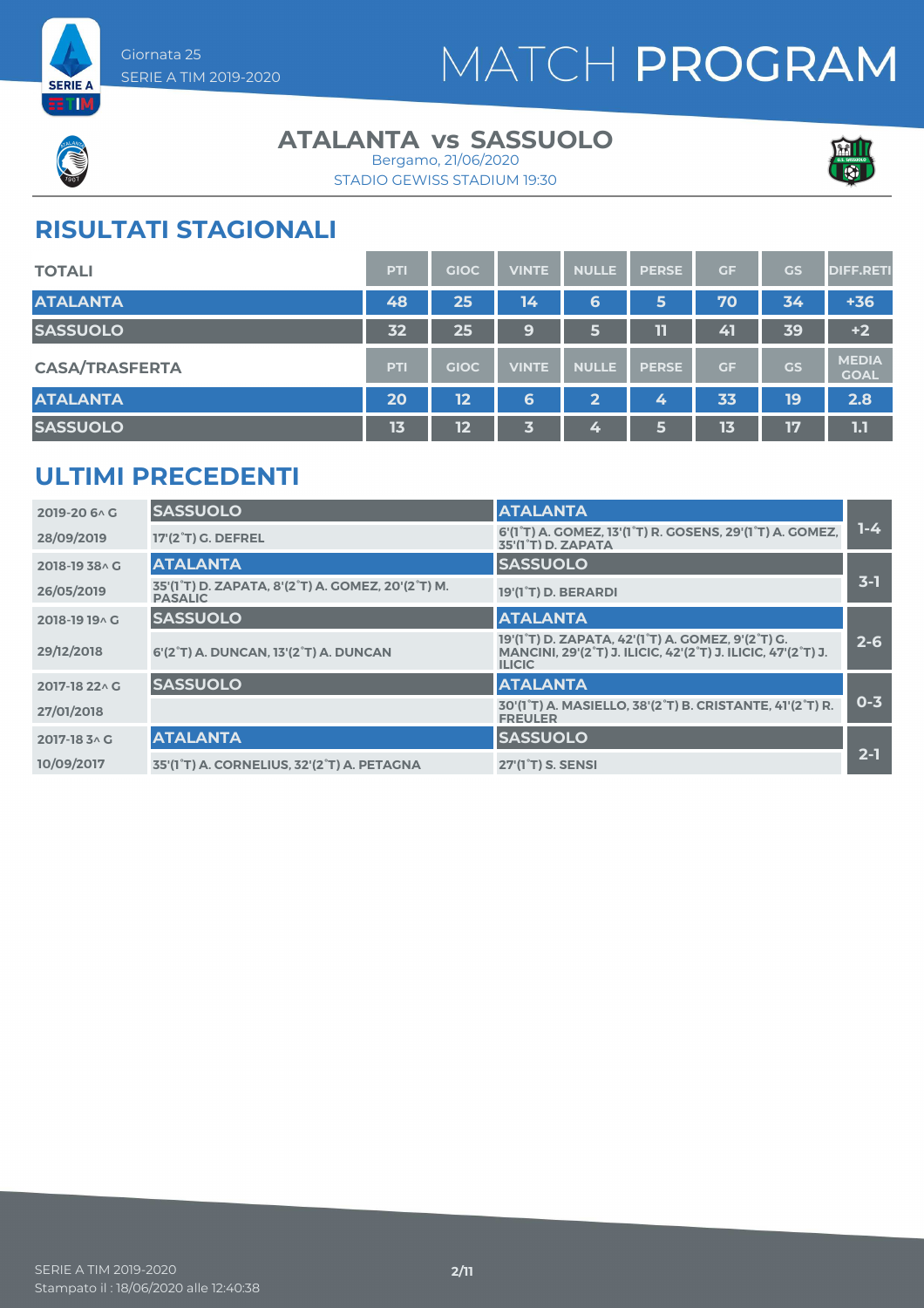



#### **ATALANTA vs SASSUOLO**





### **ROSA DELLE SQUADRE**

| <b>ATALANTA</b>              | <b>PRES. A</b> | <b>GOL A</b>   | <b>GOL 2019-20</b>      | <b>PRES. 2019-20</b> | MIN. 2019-20 |
|------------------------------|----------------|----------------|-------------------------|----------------------|--------------|
| <b>PORTIERI</b>              |                |                |                         |                      |              |
| <b>31 FRANCESCO ROSSI</b>    | $\overline{2}$ | L.             | $\overline{\mathbf{o}}$ | $\mathbf 0$          | $\mathbf 0$  |
| <b>57 MARCO SPORTIELLO</b>   | 161            | 224            | 3                       | $\overline{3}$       | 284          |
| <b>64 KHADIM NDIAYE</b>      | $\mathbf 0$    | $\Omega$       | $\mathbf 0$             | $\mathbf 0$          | $\mathbf 0$  |
| 95 PIERLUIGI GOLLINI         | 82             | 106            | 31                      | 22                   | 2113         |
| <b>DIFENSORI</b>             |                |                |                         |                      |              |
| 2 RAFAEL TOLOI               | 135            | 4              | L.                      | 22                   | 1957         |
| <b>3 MATTIA CALDARA</b>      | 57             | 10             | $\mathbf 0$             | $\overline{2}$       | 160          |
| <b>4 BOSKO SUTALO</b>        | $\mathbf 0$    | $\mathbf 0$    | $\mathbf 0$             | $\mathbf 0$          | $\mathbf o$  |
| <b>6 JOSE' PALOMINO</b>      | 77             | 3              | $\mathbb{I}$            | 21                   | 2012         |
| <b>7 LENNART CZYBORRA</b>    | $\mathbf 0$    | $\mathbf 0$    | $\mathbf 0$             | $\mathbf 0$          | $\mathbf 0$  |
| <b>8 ROBIN GOSENS</b>        | 71             | 11             | 7                       | 22                   | 1861         |
| <b>19 BERAT DJIMSITI</b>     | 79             | $\overline{2}$ | L                       | 22                   | 1993         |
| 21 TIMOTHY CASTAGNE          | 62             | 5              | L                       | 14                   | 1078         |
| 22 RAOUL BELLANOVA           | $\mathbf 0$    | $\mathbf 0$    | $\mathbf 0$             | $\mathbf 0$          | $\mathbf o$  |
| <b>33 HANS HATEBOER</b>      | 95             | 5              | $\mathbf 0$             | 21                   | 1700         |
| 55 MEMEH CALEB OKOLI         | $\mathbf 0$    | 0              | $\mathbf 0$             | $\mathbf 0$          | 0            |
| <b>87 DAVID HEIDENREICH</b>  | $\mathbf 0$    | $\mathbf 0$    | $\mathbf 0$             | $\mathbf 0$          | $\mathbf 0$  |
| <b>CENTROCAMPISTI</b>        |                |                |                         |                      |              |
| <b>5 ADRIEN TAMEZE</b>       | $\overline{2}$ | $\mathbf 0$    | $\mathbf 0$             | $\overline{2}$       | 11           |
| <b>11 REMO FREULER</b>       | 129            | 15             | $\overline{2}$          | 20                   | 1538         |
| <b>15 MARTEN DE ROON</b>     | 127            | 7              | L.                      | 22                   | 1856         |
| <b>18 RUSLAN MALINOVSKYI</b> | 22             | 4              | 4                       | 22                   | 1050         |
| <b>20 JACOPO DA RIVA</b>     | $\Omega$       | $\mathbf 0$    | $\mathbf 0$             | $\mathbf 0$          | $\mathbf 0$  |
| <b>88 MARIO PASALIC</b>      | 80             | 15             | 5                       | 23                   | 1770         |
| <b>90 EBRIMA COLLEY</b>      | L              | 0              | $\mathbf 0$             | L                    | 11           |
| <b>ATTACCANTI</b>            |                |                |                         |                      |              |
| <b>9 LUIS MURIEL</b>         | 206            | 62             | 13                      | 22                   | 988          |
| <b>10 ALEJANDRO GOMEZ</b>    | 293            | 61             | 6                       | 24                   | 2002         |
| <b>17 ROBERTO PICCOLI</b>    | $\overline{2}$ | $\mathbf 0$    | $\mathbf 0$             | $\mathbf 0$          | $\mathbf o$  |
| <b>72 JOSIP ILICIC</b>       | 286            | 87             | 15                      | 21                   | 1567         |
| <b>79 AMAD TRAORE</b>        | 3              | L              | L                       | 3                    | 29           |
| 91 DUVAN ZAPATA              | 183            | 74             | 11                      | 15                   | 1113         |
| <b>STAFF TECNICO</b>         |                |                |                         |                      |              |
| $-11$ $-1$                   |                |                |                         |                      |              |

**Allenatore GIAN PIERO GASPERINI**

**Diffidato**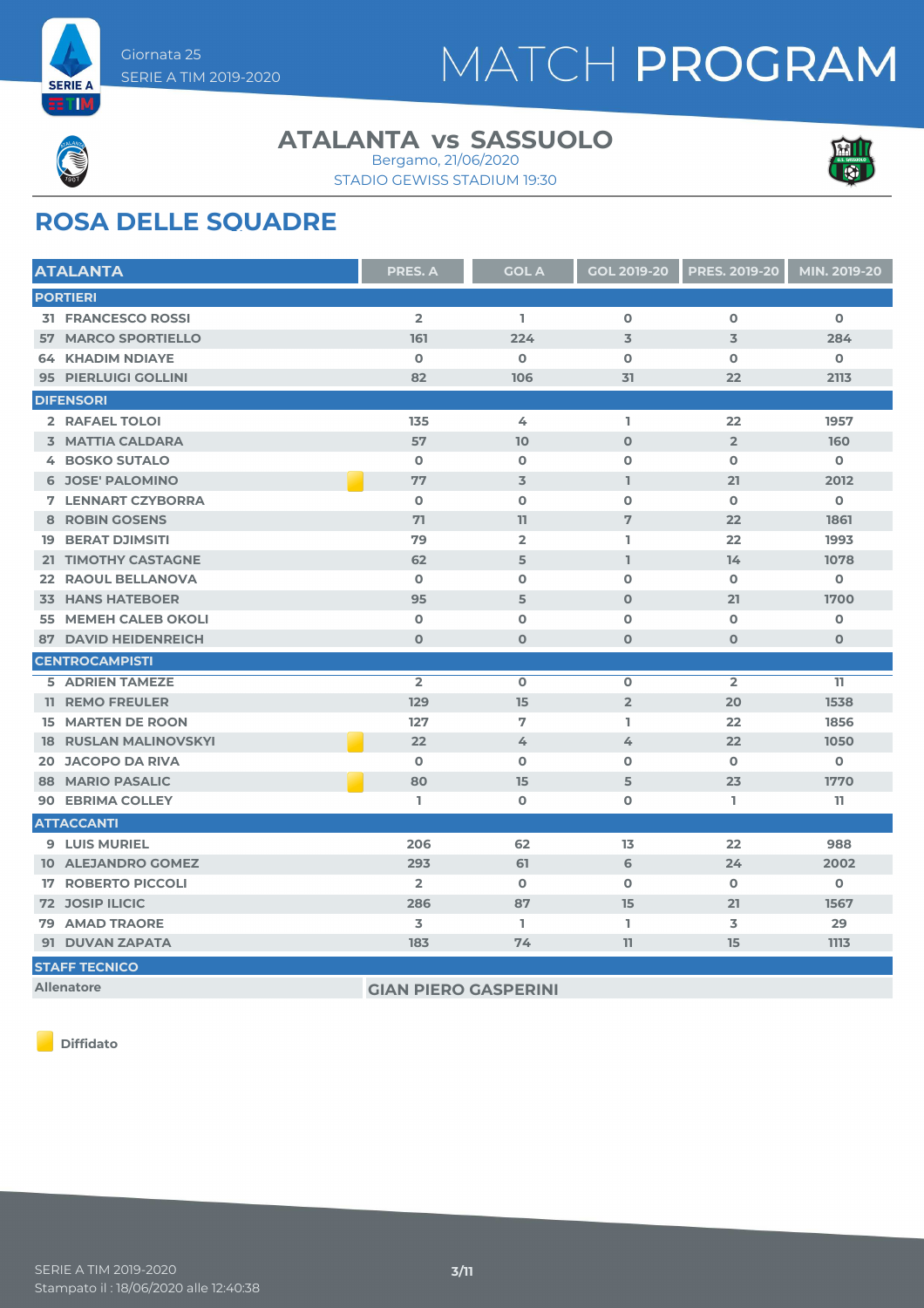



#### **ATALANTA vs SASSUOLO** Bergamo, 21/06/2020





| <b>SASSUOLO</b>                  | <b>PRES. A</b> | <b>GOL A</b> | <b>GOL 2019-20</b> | <b>PRES. 2019-20</b> | MIN. 2019-20 |
|----------------------------------|----------------|--------------|--------------------|----------------------|--------------|
| <b>PORTIERI</b>                  |                |              |                    |                      |              |
| <b>47 ANDREA CONSIGLI</b>        | 355            | 489          | 33                 | 20                   | 1927         |
| <b>56 GIANLUCA PEGOLO</b>        | 107            | 163          | $\overline{2}$     | $\overline{3}$       | 288          |
| <b>63 STEFANO TURATI</b>         | $\overline{2}$ | 4            | 4                  | $\overline{2}$       | 190          |
| <b>64 ALESSANDRO RUSSO</b>       | $\mathbf 0$    | $\Omega$     | $\Omega$           | $\Omega$             | $\mathbf{O}$ |
| <b>65 GIOELE ZACCHI</b>          | $\mathbf 0$    | $\mathbf 0$  | 0                  | $\mathbf 0$          | 0            |
| <b>DIFENSORI</b>                 |                |              |                    |                      |              |
| 2 MARLON                         | 33             | L.           | $\mathbf 0$        | 15                   | 1267         |
| 6 ROGERIO                        | 51             | $\mathbf{I}$ | $\mathbf 0$        | 5                    | 371          |
| <b>13 FEDERICO PELUSO</b>        | 258            | 8            | $\mathbf 0$        | 16                   | 1032         |
| <b>17 MERT MULDUR</b>            | 12             | $\mathbf 0$  | $\mathbf 0$        | 12                   | 522          |
| <b>19 FILIPPO ROMAGNA</b>        | 59             | $\mathbf 0$  | 0                  | 18                   | 1574         |
| 21 VLAD CHIRICHES                | 36             | 3            | $\mathbf 0$        | 4                    | 398          |
| <b>22 JEREMY TOLJAN</b>          | 23             | L.           | I.                 | 23                   | 2006         |
| <b>31 GIAN MARCO FERRARI</b>     | 111            | 9            | $\mathbf 0$        | 13                   | 1234         |
| <b>32 GIANGIACOMO MAGNANI</b>    | 23             | $\mathbf 0$  | $\mathbf 0$        | 4                    | 132          |
| <b>33 ALESSANDRO TRIPALDELLI</b> | $\overline{2}$ | $\mathbf 0$  | $\mathbf 0$        | $\overline{2}$       | 145          |
| <b>35 STEFANO PICCININI</b>      | $\Omega$       | $\mathbf 0$  | $\mathbf 0$        | $\mathbf 0$          | $\mathbf 0$  |
| <b>77 GEORGIOS KYRIAKOPOULOS</b> | 15             | $\mathbf 0$  | $\mathbf 0$        | 15                   | 1193         |
| <b>96 LEONARDO FONTANESI</b>     | 3              | O            | 0                  | $\mathbf 0$          | $\mathbf 0$  |
| <b>CENTROCAMPISTI</b>            |                |              |                    |                      |              |
| <b>4 FRANCESCO MAGNANELLI</b>    | 179            | 3            | $\mathbf 0$        | 15                   | 1032         |
| <b>10 FILIP DJURICIC</b>         | 76             | 6            | 4                  | 18                   | 980          |
| <b>14 PEDRO OBIANG</b>           | 120            | 5            | L                  | 21                   | 1660         |
| 23 HAMED JUNIOR TRAORE           | 52             | 5            | 3                  | 20                   | 1182         |
| <b>44 ANDREA GHION</b>           | $\mathbf 0$    | $\mathbf o$  | $\mathbf 0$        | $\mathbf 0$          | 0            |
| 52 IULIUS ANDREI MARGINEAN       | $\Omega$       | $\mathbf 0$  | $\mathbf 0$        | $\mathbf 0$          | $\mathbf 0$  |
| <b>68 MEHDI BOURABIA</b>         | 39             | L.           | $\mathbf 0$        | 7                    | 316          |
| <b>73 MANUEL LOCATELLI</b>       | 97             | 4            | $\mathbf 0$        | 20                   | 1672         |
| <b>ATTACCANTI</b>                |                |              |                    |                      |              |
| <b>7 JEREMIE BOGA</b>            | 49             | 11           | 8                  | 24                   | 1976         |
| 9 FRANCESCO CAPUTO               | 73             | 30           | 13                 | 23                   | 2037         |
| <b>11 GREGOIRE DEFREL</b>        | 160            | 41           | ı.                 | 12                   | 691          |
| <b>18 GIACOMO RASPADORI</b>      | 5              | $\mathbf 0$  | $\mathbf 0$        | 4                    | 47           |
| <b>25 DOMENICO BERARDI</b>       | 197            | 64           | 9                  | 20                   | 1708         |
| <b>27 LUKAS HARASLIN</b>         | $\overline{3}$ | $\mathbf 0$  | $\mathbf 0$        | L.                   | 17           |
| <b>50 BRIANSAFO ODDEI</b>        | $\mathbf 0$    | $\mathbf 0$  | 0                  | $\mathbf 0$          | $\mathbf 0$  |
| <b>51 JACOPO PELLEGRINI</b>      | $\mathbf 0$    | $\mathbf 0$  | $\mathbf 0$        | $\mathbf 0$          | $\mathbf 0$  |
| <b>STAFF TECNICO</b>             |                |              |                    |                      |              |

**Allenatore ROBERTO DE ZERBI**

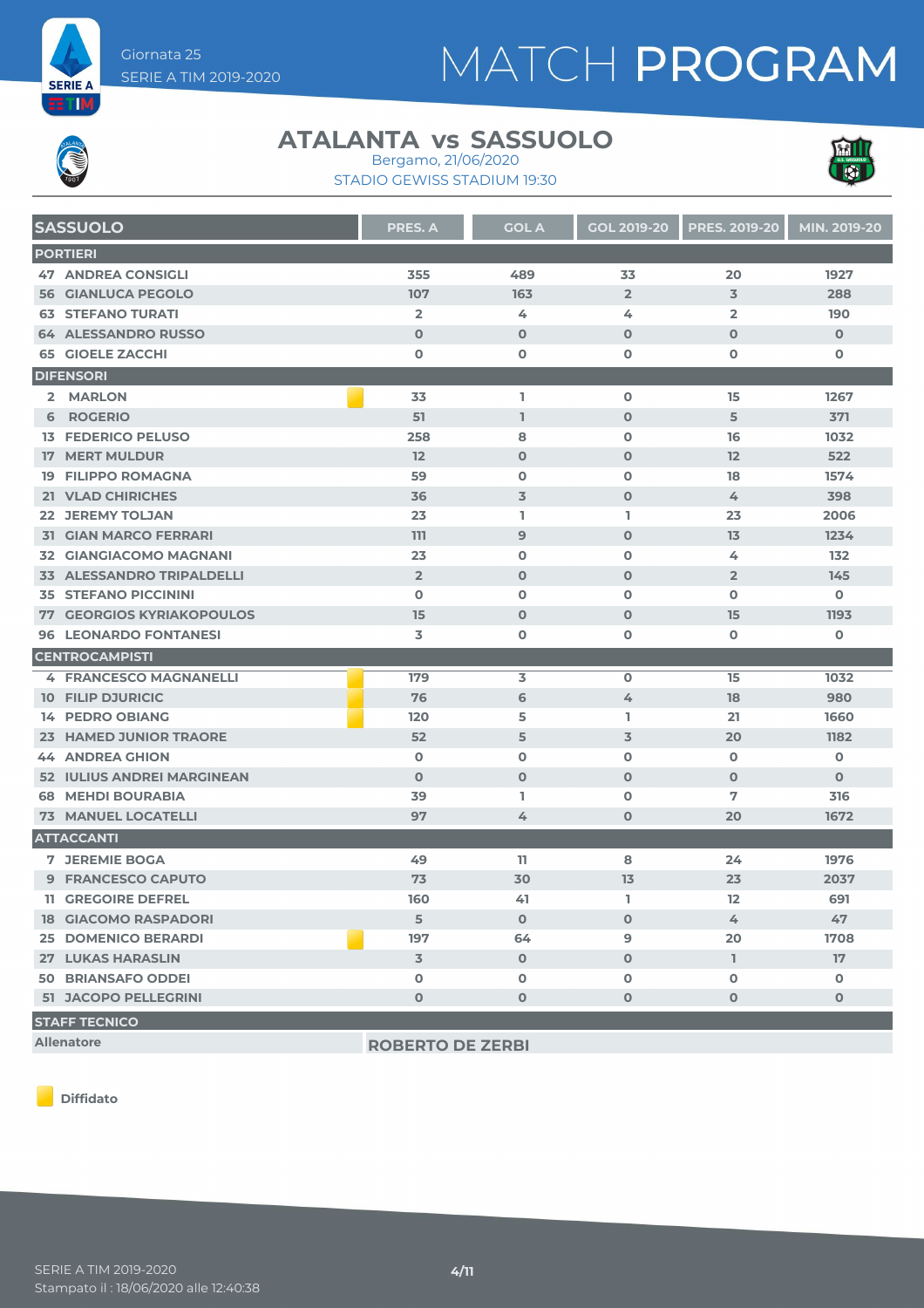



### **ATALANTA vs SASSUOLO**

STADIO GEWISS STADIUM 19:30 Bergamo, 21/06/2020



### **RENDIMENTO RECENTE**

| <b>LECCE</b>                                                    | <b>ATALANTA</b>                                                                                                                                                                               |         |
|-----------------------------------------------------------------|-----------------------------------------------------------------------------------------------------------------------------------------------------------------------------------------------|---------|
| 29'(1°T) R. SAPONARA, 40'(1°T) G. DONATI                        | 17'(1°T)[A] G. DONATI, 22'(1°T) D. ZAPATA, 2'(2°T) J.<br>ILICIC, 9'(2 <sup>°</sup> T) D. ZAPATA, 17'(2 <sup>°</sup> T) D. ZAPATA, 42'(2 <sup>°</sup> T) L.<br>MURIEL, 46'(2°T) R. MALINOVSKYI | $2 - 7$ |
| <b>ATALANTA</b>                                                 | <b>ROMA</b>                                                                                                                                                                                   |         |
| 5'(2°T) J. PALOMINO, 14'(2°T) M. PASALIC                        | 45'(1 <sup>°</sup> T) E. DZEKO                                                                                                                                                                | $2 - 1$ |
| <b>FIORENTINA</b>                                               | <b>ATALANTA</b>                                                                                                                                                                               |         |
| 32'(1 <sup>°</sup> T) F. CHIESA                                 | 4'(2°T) D. ZAPATA, 27'(2°T) R. MALINOVSKYI                                                                                                                                                    | $1-2$   |
| <b>ATALANTA</b>                                                 | <b>GENOA</b>                                                                                                                                                                                  |         |
| 13'(1 <sup>°</sup> T) R. TOLOI, 35'(1 <sup>°</sup> T) J. ILICIC | 19'(1 <sup>°</sup> T) D. CRISCITO, 33'(1 <sup>°</sup> T) T. SANABRIA                                                                                                                          | $2 - 2$ |
| <b>TORINO</b>                                                   | <b>ATALANTA</b>                                                                                                                                                                               |         |
|                                                                 | 17'(1 <sup>°</sup> T) J. ILICIC, 29'(1 <sup>°</sup> T) R. GOSENS, 46'(1 <sup>°</sup> T) D. ZAPATA,<br>8'(2°T) J. ILICIC, 9'(2°T) J. ILICIC, 41'(2°T) L. MURIEL,<br><b>43'(2°T) L. MURIEL</b>  | $0-7$   |
|                                                                 |                                                                                                                                                                                               |         |

#### **SASSUOLO**

| <b>26^ GIORNATA</b> | <b>SASSUOLO</b>                                                                                                                      | <b>BRESCIA</b>                          |         |
|---------------------|--------------------------------------------------------------------------------------------------------------------------------------|-----------------------------------------|---------|
| 09/03/2020          | 45'(1°T) F. CAPUTO, 16'(2°T) F. CAPUTO, 30'(2°T) J. BOGA                                                                             |                                         | $3-0$   |
| <b>24^ GIORNATA</b> | <b>SASSUOLO</b>                                                                                                                      | <b>PARMA</b>                            |         |
| 16/02/2020          |                                                                                                                                      | 25'(1 <sup>°</sup> T) GERVINHO          | $0 - 1$ |
| 23^ GIORNATA        | <b>SPAL</b>                                                                                                                          | <b>SASSUOLO</b>                         |         |
| 09/02/2020          | 23'(1°T) K. BONIFAZI                                                                                                                 | 20'(2°T) F. CAPUTO, 45'(2°T) J. BOGA    | $1-2$   |
| <b>22^ GIORNATA</b> | <b>SASSUOLO</b>                                                                                                                      | <b>ROMA</b>                             |         |
| 01/02/2020          | 7'(1 <sup>°</sup> T) F. CAPUTO, 16'(1 <sup>°</sup> T) F. CAPUTO, 26'(1 <sup>°</sup> T) F.<br>DJURICIC, 29'(2 <sup>°</sup> T) J. BOGA | 10'(2°T) E. DZEKO, 28'(2°T) J. VERETOUT | $4 - 2$ |
| 21^ GIORNATA        | <b>SAMPDORIA</b>                                                                                                                     | <b>SASSUOLO</b>                         |         |
| 26/01/2020          |                                                                                                                                      |                                         | $O-O$   |

| <b>CONFRONTO SQUADRE (Valori medi)</b> | <b>ATALANTA</b> | <b>SASSUOLO</b> |
|----------------------------------------|-----------------|-----------------|
| <b>Goal Fatti</b>                      | 2.8             | 1.64            |
| <b>Goal Subiti</b>                     | 1.36            | 1.56            |
| Tiri totali                            | 15.04           | 9.88            |
| <b>Tiri in porta</b>                   | 9.04            | 5.76            |
| <b>Assist</b>                          | 1.72            | 1.2             |
| Azioni di attacco                      | 59              | 49.8            |
| Passaggi riusciti                      | 457.28          | 467.04          |
| Passaggi riusciti %                    | 84%             | 85%             |
| <b>Falli Fatti</b>                     | 13.56           | 13.4            |
| <b>Falli Subiti</b>                    | 14              | 15              |
| <b>Baricentro</b>                      | 53.48m          | 50.21m          |
| <b>Passaggi Chiave</b>                 | 4.52            | 3.36            |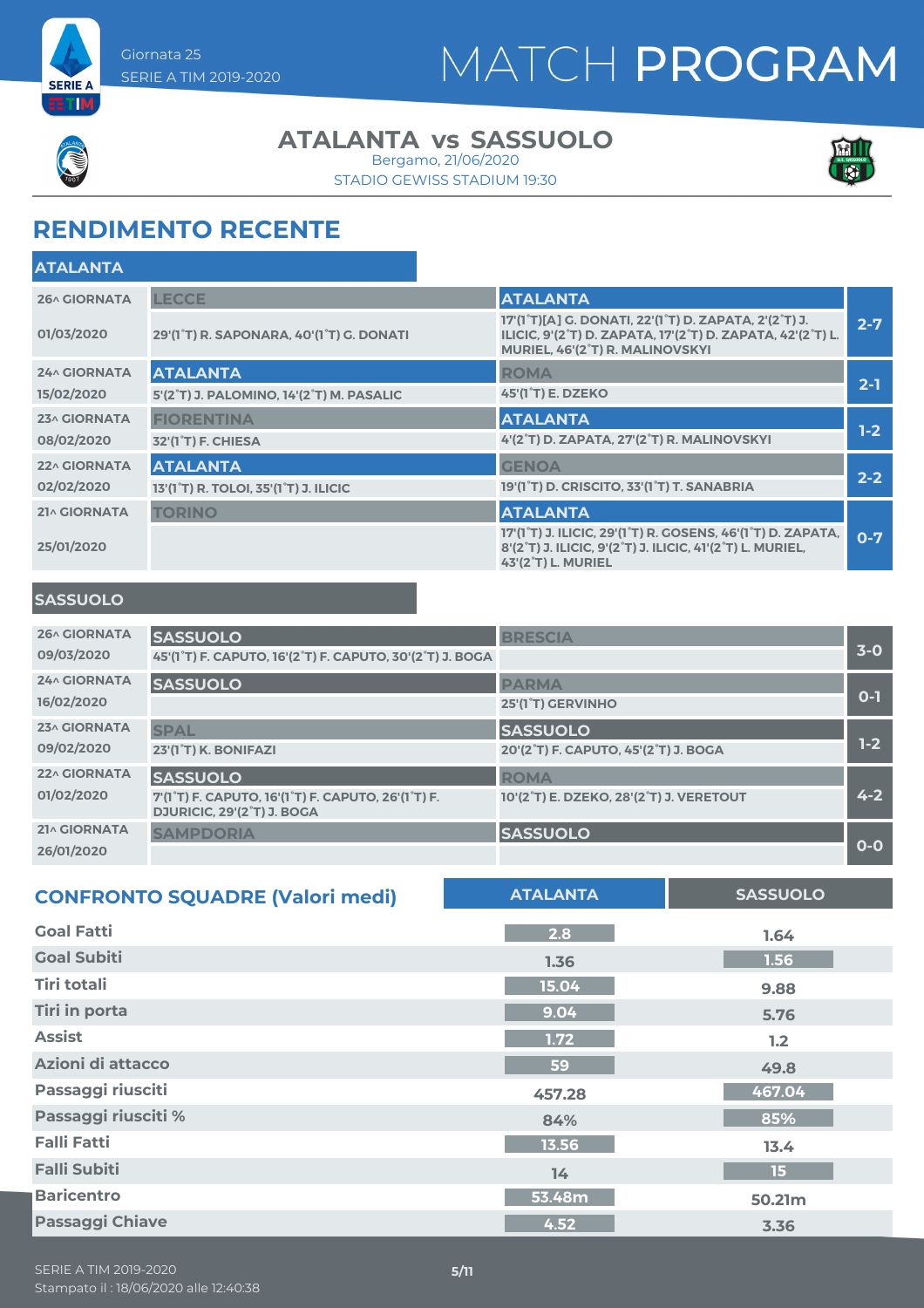

**SERIE** ETIM

#### **ATALANTA vs SASSUOLO** Bergamo, 21/06/2020

STADIO GEWISS STADIUM 19:30



### **RENDIMENTO ATLETICO \***

| <b>ATALANTA</b>      | Pres. (Min.) | Media (km) | Media<br>Sprint (Km) | <b>SASSUOLO</b>        | Pres. (Min.) | Media (km) | Media<br>Sprint (Km)     |
|----------------------|--------------|------------|----------------------|------------------------|--------------|------------|--------------------------|
| 21 T. CASTAGNE       | 14 (1078')   | 10.869     | 1.185                | <b>4 F. MAGNANELLI</b> | 15 (1032')   | 11.016     | 0.675                    |
| 15 M. DE ROON        | 22 (1856')   | 10.711     | 0.841                | 14 P. OBIANG           | 21 (1660')   | 10.855     | 0.755                    |
| 2 R. TOLOI           | 22 (1957')   | 10.704     | 0.754                | 73 M. LOCATELLI        | 20 (1672')   | 10.627     | 0.635                    |
| 19 B. DJIMSITI       | 22 (1993')   | 10.69      | 0.792                | 77 G. KYRIAKOPOULOS    | 15 (1193')   | 10.425     | 1.067                    |
| <b>11</b> R. FREULER | 20 (1538')   | 10.602     | 0.91                 | 19 F. ROMAGNA          | 18 (1574')   | 10.16      | 0.59                     |
| 6J. PALOMINO         | 21 (2012')   | 10.545     | 0.74                 | 22 J. TOLJAN           | 23 (2006')   | 10.134     | $\overline{\phantom{a}}$ |
| 33 H. HATEBOER       | 21 (1700')   | 10.403     | 7.747                | 9 F. CAPUTO            | 23 (2037')   | 10.131     | 0.947                    |
| 8 R. GOSENS          | 22 (1861')   | 10.345     | 1.076                | 21 V. CHIRICHES        | 4(398)       | 10.125     | 0.813                    |
| 88 M. PASALIC        | 23 (1770')   | 10.137     | 0.988                | 7J. BOGA               | 24 (1976')   | 10.002     | 1.054                    |
| <b>3</b> M. CALDARA  | 2(160')      | 9.643      | 0.578                | <b>31</b> G. FERRARI   | 13 (1234')   | 9.987      | 0.517                    |
| <b>10</b> A. GOMEZ   | 24 (2002')   | 9.131      | 0.793                | 25 D. BERARDI          | 20 (1708')   | 9.839      | 1.056                    |
| <b>72</b> J. ILICIC  | 21 (1567')   | 9.027      | 0.846                | 2 MARLON               | 15 (1267')   | 9.38       | 0.619                    |
| 91 D. ZAPATA         | 15(1113')    | 8.692      | 0.722                | 33 A. TRIPALDELLI      | 2(145)       | 9.03       | 0.965                    |
| 18 R. MALINOVSKYI    | 22 (1050')   | 7.677      | 0.562                | 13 F. PELUSO           | 16 (1032')   | 8.964      | 0.635                    |
| 9 L. MURIEL          | 22 (988')    | 6.379      | 0.563                | 10 F. DJURICIC         | 18 (980')    | 8.735      | 0.676                    |
| 79 A. TRAORE         | 3(29)        | 1.457      | 0.18                 | <b>6 ROGERIO</b>       | 5(371)       | 8.705      | 0.773                    |
| 90 E. COLLEY         | 1(11)        | 1.168      | 0.062                | 23 H. TRAORE           | 20 (1182')   | 8.671      | 0.672                    |
| 5 A. TAMEZE          | 2(11)        | 0.46       | 0.092                | 11 G. DEFREL           | 12 (691')    | 8.311      | 0.809                    |
|                      |              |            |                      | <b>68</b> M. BOURABIA  | 7(316)       | 8.045      | 0.651                    |
|                      |              |            |                      | 17 M. MULDUR           | 12 (522')    | 7.811      | 0.647                    |
|                      |              |            |                      | 18 G. RASPADORI        | 4(47)        | 2.311      | 0.254                    |
|                      |              |            |                      | 27 L. HARASLIN         | 1(17)        | 2.11       | 0.224                    |
|                      |              |            |                      | 32 G. MAGNANI          | 2(9')        | 0.28       | 0.031                    |

**\* Le informazioni riportate sul Rendimento Atletico sono da intendersi riferite al periodo di permanenza nella squadra corrente.**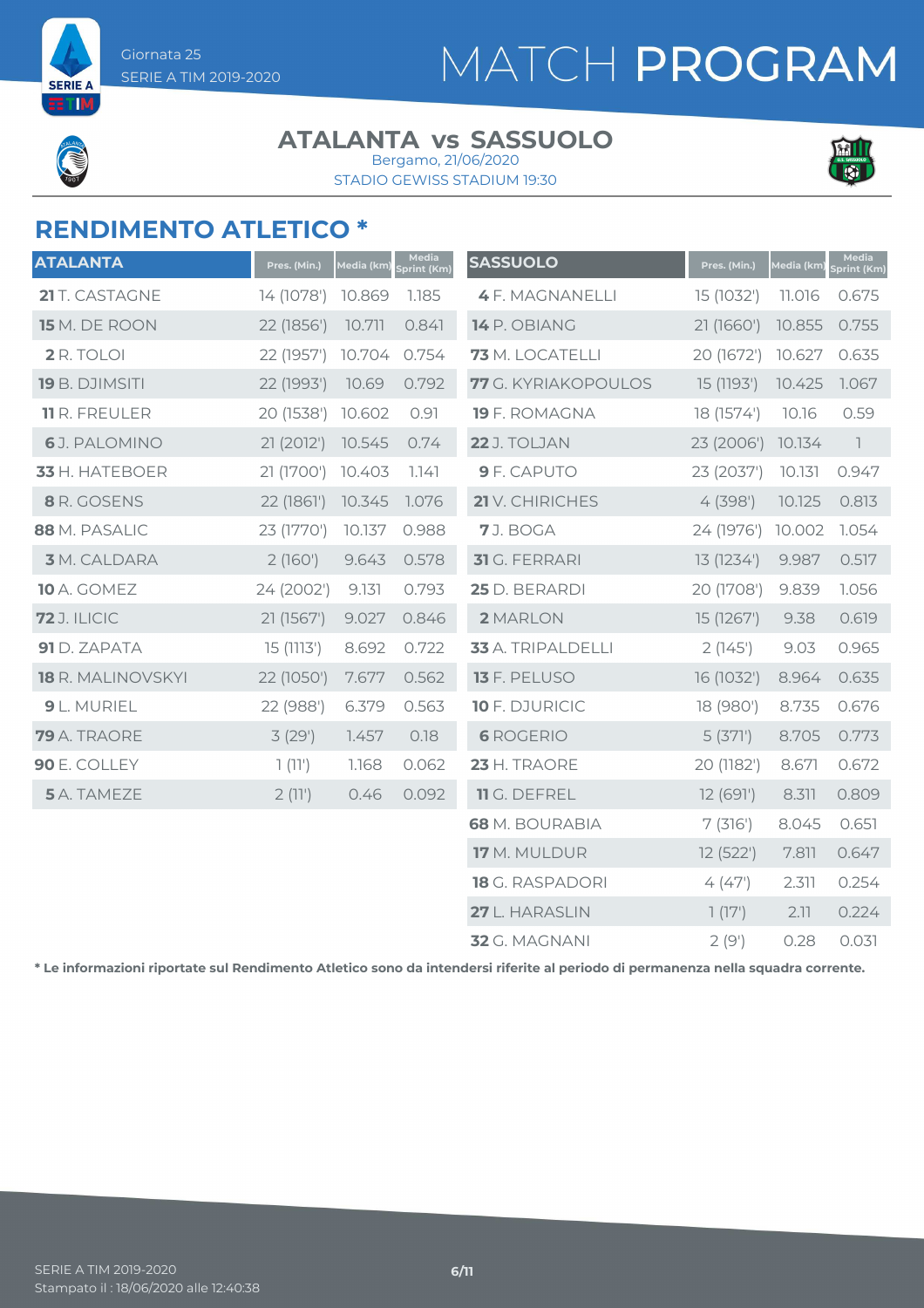



**SERIE A** ETM

#### **ATALANTA vs SASSUOLO**

STADIO GEWISS STADIUM 19:30 Bergamo, 21/06/2020



### **GLI INCONTRI DELLA 25 ^ GIORNATA**

| <b>BRESCIA</b>       | <b>NAPOLI</b>    | 21/02/2020 20:45 1 - 2      |
|----------------------|------------------|-----------------------------|
| <b>BOLOGNA</b>       | <b>UDINESE</b>   | 22/02/2020 15:00 1 - 1      |
| <b>SPAL</b>          | <b>JUVENTUS</b>  | 22/02/2020 18:00 1 - 2      |
| <b>FIORENTINA</b>    | <b>MILAN</b>     | 22/02/2020 20:45 1 - 1      |
| <b>GENOA</b>         | <b>LAZIO</b>     | 23/02/2020 12:30<br>$2 - 3$ |
| <b>ROMA</b>          | <b>LECCE</b>     | 23/02/2020 18:00 4 - 0      |
| <b>TORINO</b>        | <b>PARMA</b>     | 20/06/2020 19:30            |
| <b>HELLAS VERONA</b> | <b>CAGLIARI</b>  | 20/06/2020 21:45            |
| <b>ATALANTA</b>      | <b>SASSUOLO</b>  | 21/06/2020 19:30            |
| <b>INTER</b>         | <b>SAMPDORIA</b> | 21/06/2020 21:45            |

#### **CLASSIFICA SERIE A**

|                      | <b>PTI</b> | <b>GIOC</b> | <b>VINTE</b>   | <b>NULLE</b>            | <b>PERSE</b>            | <b>GF</b> | GS | <b>DIFF.RETI</b> |
|----------------------|------------|-------------|----------------|-------------------------|-------------------------|-----------|----|------------------|
| <b>JUVENTUS</b>      | 63         | 26          | 20             | $\overline{\mathbf{3}}$ | $\overline{\mathbf{3}}$ | 50        | 24 | $+26$            |
| <b>LAZIO</b>         | 62         | 26          | 19             | 5                       | $\overline{2}$          | 60        | 23 | $+37$            |
| <b>INTER</b>         | 54         | 25          | 16             | $\mathbf 6$             | $\overline{3}$          | 49        | 24 | $+25$            |
| <b>ATALANTA</b>      | 48         | 25          | 14             | $6\phantom{1}6$         | 5                       | 70        | 34 | $+36$            |
| <b>ROMA</b>          | 45         | 26          | 13             | $\mathbf 6$             | $\overline{7}$          | 51        | 35 | $+16$            |
| <b>NAPOLI</b>        | 39         | 26          | 11             | 6                       | 9                       | 41        | 36 | $+5$             |
| <b>MILAN</b>         | 36         | 26          | 10             | $\mathbf 6$             | 10                      | 28        | 34 | $-6$             |
| <b>HELLAS VERONA</b> | 35         | 25          | 9              | 8                       | 8                       | 29        | 26 | $+3$             |
| <b>PARMA</b>         | 35         | 25          | 10             | 5                       | 10                      | 32        | 31 | $+1$             |
| <b>BOLOGNA</b>       | 34         | 26          | $\overline{9}$ | $\overline{7}$          | 10                      | 38        | 42 | $-4$             |
| <b>SASSUOLO</b>      | 32         | 25          | 9              | 5                       | $\mathbf{H}$            | 41        | 39 | $+2$             |
| <b>CAGLIARI</b>      | 32         | 25          | 8              | 8                       | 9                       | 41        | 40 | $+1$             |
| <b>FIORENTINA</b>    | 30         | 26          | $\overline{7}$ | $\mathbf{9}$            | 10                      | 32        | 36 | $-4$             |
| <b>UDINESE</b>       | 28         | 26          | $\overline{7}$ | $\overline{7}$          | 12                      | 21        | 37 | $-16$            |
| <b>TORINO</b>        | 27         | 25          | 8              | $\overline{3}$          | 14                      | 28        | 45 | $-17$            |
| <b>SAMPDORIA</b>     | 26         | 25          | $\overline{7}$ | 5                       | 13                      | 28        | 44 | $-16$            |
| <b>GENOA</b>         | 25         | 26          | 6              | $\overline{7}$          | 13                      | 31        | 47 | $-16$            |
| <b>LECCE</b>         | 25         | 26          | 6              | $\overline{7}$          | 13                      | 34        | 56 | $-22$            |
| <b>SPAL</b>          | 18         | 26          | 5              | $\overline{3}$          | 18                      | 20        | 44 | $-24$            |
| <b>BRESCIA</b>       | 16         | 26          | 4              | 4                       | 18                      | 22        | 49 | $-27$            |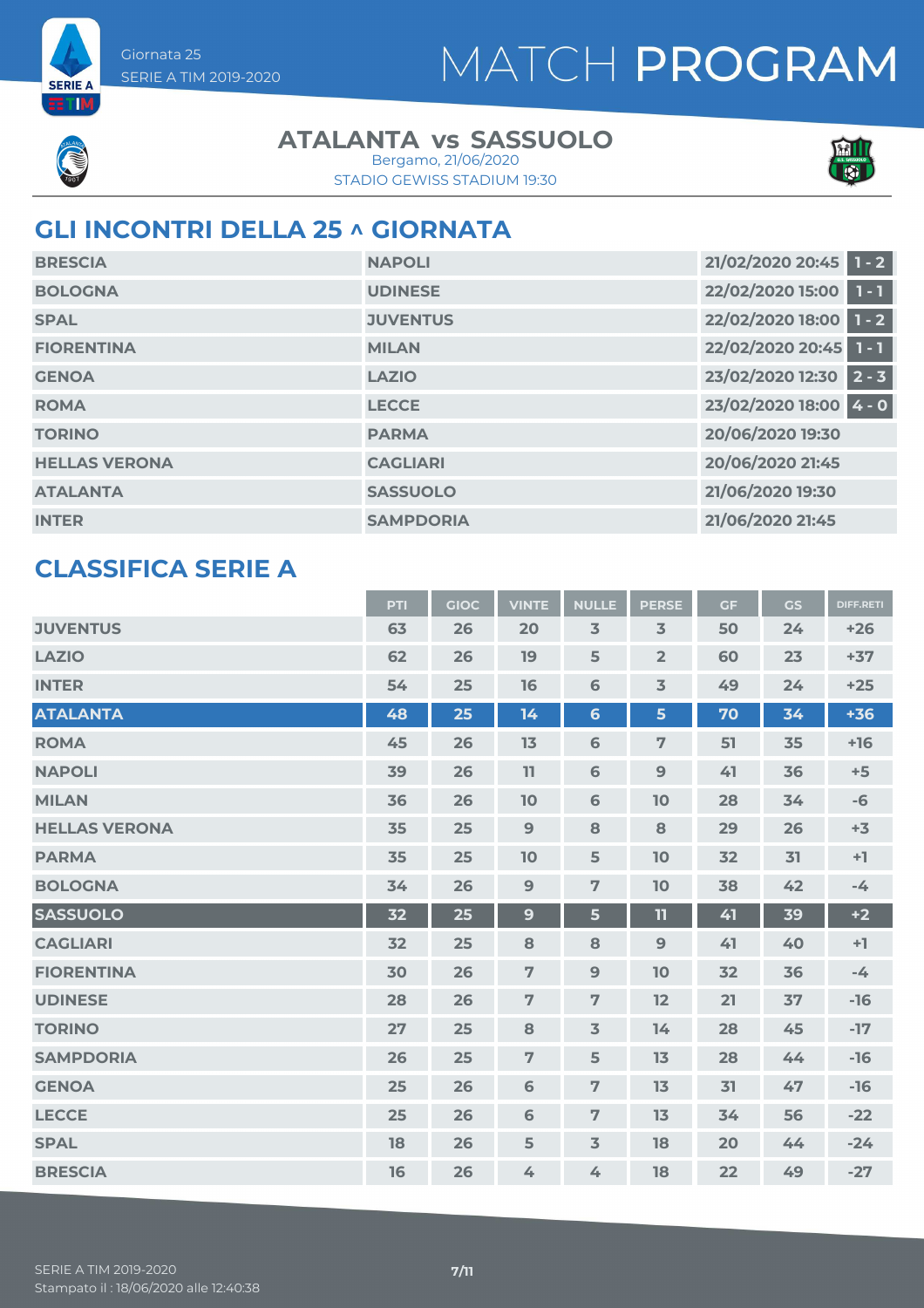



**SERIE A** ETIM

#### **ATALANTA vs SASSUOLO**

STADIO GEWISS STADIUM 19:30 Bergamo, 21/06/2020



### **CLASSIFICA GIOCATORI**

| <b>RANKING MARCATORI</b>      | <b>Gol(Rigore)</b>          |
|-------------------------------|-----------------------------|
| <b>C. IMMOBILE</b>            | LAZ 27 (10)                 |
| 2 C. RONALDO                  | <b>JUV</b> 21 (7)           |
| <b>R. LUKAKU</b>              | <b>17 (4)</b><br><b>INT</b> |
| 4 JOAO PEDRO                  | CAG 16 (3)                  |
| 5 J. ILICIC                   | <b>ATA 15 (0)</b>           |
| <b>L. MURIEL</b><br>$\bullet$ | ATA 13 (5)                  |
| <b>6 F. CAPUTO</b>            | SAS 13(1)                   |
| <b>E. DZEKO</b><br>8          | <b>ROM 12 (0)</b>           |
| <b>D. ZAPATA</b><br>9         | 11(1)<br><b>ATA</b>         |
| <b>L. MARTINEZ</b><br>9       | <b>INT</b><br>11 (2)        |

### **CLASSIFICA SQUADRE**

|              | <b>RANKING SQUADRE</b> | <b>Gol - Media Gol</b> |      |
|--------------|------------------------|------------------------|------|
|              | <b>ATALANTA</b>        | 70                     | 2.8  |
| 2            | <b>LAZIO</b>           | 60                     | 2.31 |
|              | <b>ROMA</b>            | 51                     | 1.96 |
| 4            | <b>JUVENTUS</b>        | 50                     | 1.92 |
| 5            | <b>INTER</b>           | 49                     | 1.96 |
| 6            | <b>CAGLIARI</b>        | 41                     | 1.64 |
| 6            | <b>NAPOLI</b>          | 41                     | 1.58 |
| 6            | <b>SASSUOLO</b>        | 41                     | 1.64 |
| $\mathbf{C}$ | <b>BOLOGNA</b>         | 38                     | 1.46 |
| 10           | <b>LECCE</b>           | 34                     | 1.31 |
|              | <b>FIORENTINA</b>      | 32                     | 1.23 |
| TT           | <b>PARMA</b>           |                        | 1.28 |
| 13           | <b>GENOA</b>           | 31                     | 1.19 |
| 14           | <b>HELLAS VERONA</b>   | 29                     | 1.16 |
| 15           | <b>MILAN</b>           | 28                     | 1.08 |
| 15           | <b>SAMPDORIA</b>       | 28                     | 1.12 |
| 15           | <b>TORINO</b>          | 28                     | 1.12 |
| 18           | <b>BRESCIA</b>         | 22                     | 0.85 |
| 19           | <b>UDINESE</b>         | 21                     | 0.81 |
|              | 20 SPAL                | 20                     | 0.77 |

|                         | <b>RANKING SQUADRE</b> | Tot Tiri - In Porta - Fuori |             |            |     |
|-------------------------|------------------------|-----------------------------|-------------|------------|-----|
|                         | <b>ATALANTA</b>        |                             | 376 226 150 |            |     |
| $\overline{2}$          | <b>NAPOLI</b>          |                             | 352 182 170 |            |     |
| $\overline{\mathbf{3}}$ | <b>ROMA</b>            |                             | 330 184 146 |            |     |
| 4                       | <b>LAZIO</b>           |                             | 326 195 131 |            |     |
| 5                       | <b>JUVENTUS</b>        |                             | 315 184     |            | 131 |
| 6                       | <b>BOLOGNA</b>         |                             | 288 155     |            | 133 |
| 7                       | <b>MILAN</b>           |                             | 286 143 143 |            |     |
| 8                       | <b>INTER</b>           |                             | 280 176 104 |            |     |
| 9                       | <b>FIORENTINA</b>      |                             | 263 142 121 |            |     |
| 10                      | <b>SAMPDORIA</b>       |                             | 249 131     |            | 118 |
| m                       | <b>SASSUOLO</b>        |                             | 247 144     |            | 103 |
| 12                      | <b>LECCE</b>           |                             | 245 132 113 |            |     |
| 13                      | <b>UDINESE</b>         |                             | 236 116 120 |            |     |
| 14                      | <b>SPAL</b>            |                             | 234 103 131 |            |     |
| 15                      | <b>CAGLIARI</b>        |                             | 232 123 109 |            |     |
| 15                      | <b>PARMA</b>           |                             | 232         | <b>116</b> | 116 |
| 17                      | <b>GENOA</b>           |                             | 223 128     |            | 95  |
| 18                      | <b>HELLAS VERONA</b>   |                             | 219         | <b>129</b> | 90  |
| 19                      | <b>BRESCIA</b>         |                             | 197 108     |            | 89  |
|                         | <b>20 TORINO</b>       |                             | 195 105     |            | 90  |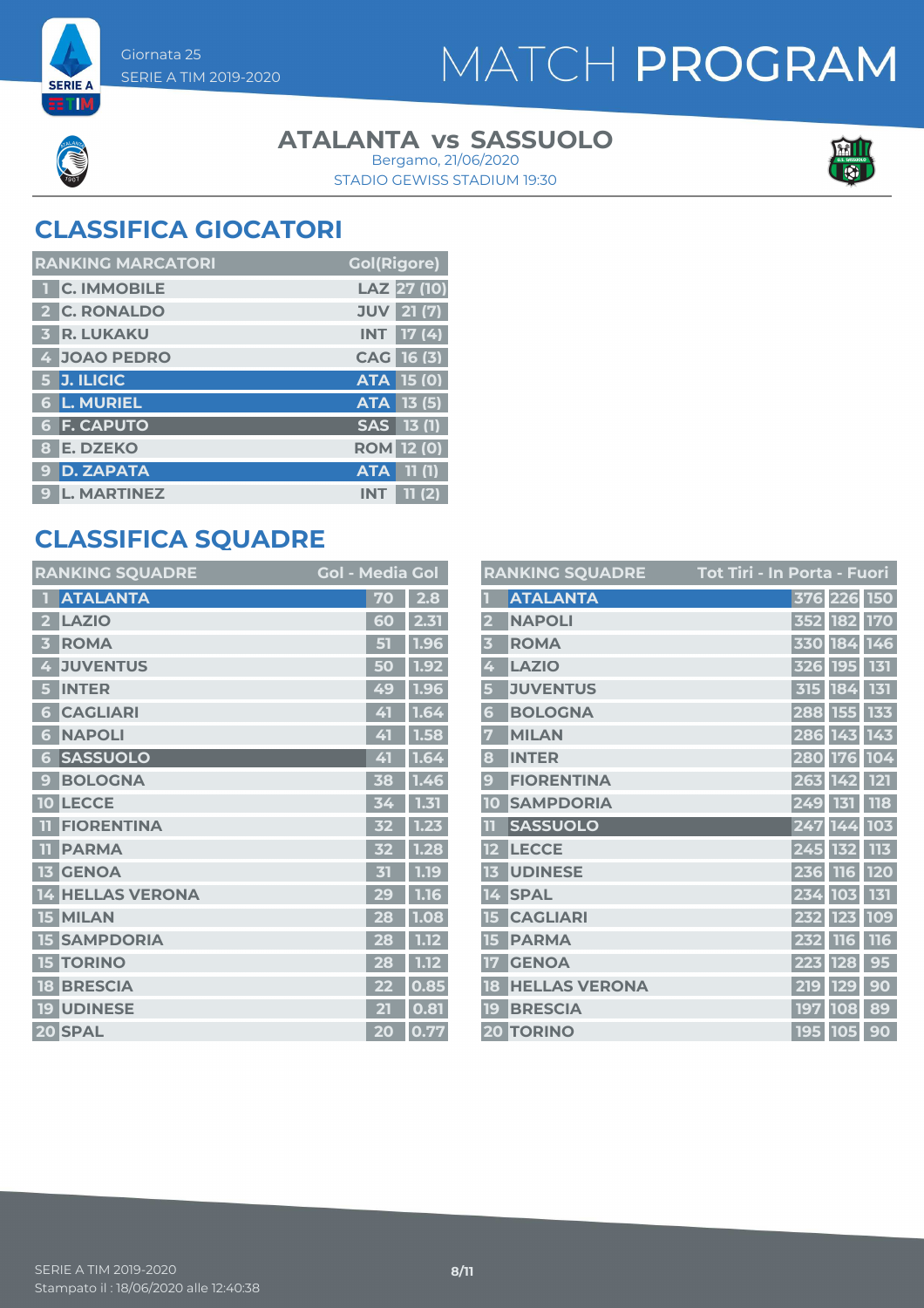Giornata 25 SERIE A TIM 2019-2020

**SERIE A** ETM

# MATCH PROGRAM

#### **ATALANTA vs SASSUOLO**



STADIO GEWISS STADIUM 19:30 Bergamo, 21/06/2020

| <b>RANKING SQUADRE</b>       | Assist |
|------------------------------|--------|
| <b>ATALANTA</b>              | 43     |
| <b>LAZIO</b><br>$\mathbf{z}$ | 37     |
| <b>JUVENTUS</b>              | 31     |
| <b>INTER</b><br>4            | 30     |
| <b>SASSUOLO</b>              | 30     |
| <b>NAPOLI</b><br>6           | 28     |
| <b>ROMA</b><br>6             | 28     |
| <b>PARMA</b><br>8            | 24     |
| <b>CAGLIARI</b><br>9         | 22     |
| <b>BOLOGNA</b><br>10         | 21     |
| <b>LECCE</b>                 | 19     |
| <b>12 GENOA</b>              | 18     |
| <b>13 FIORENTINA</b>         | 17     |
| <b>14 UDINESE</b>            | 16     |
| <b>TORINO</b><br>15          | 15     |
| <b>BRESCIA</b><br><b>16</b>  | 14     |
| <b>16 HELLAS VERONA</b>      | 14     |
| <b>SAMPDORIA</b><br>16       | 14     |
| <b>MILAN</b><br>19           | 13     |
| 20 SPAL                      | 10     |

| <b>RANKING SQUADRE</b>                   | Passaggi Chiave* |      |
|------------------------------------------|------------------|------|
| <b>JUVENTUS</b>                          |                  | 4.58 |
| <b>NAPOLI</b><br>$\overline{\mathbf{2}}$ |                  | 4.54 |
| <b>ATALANTA</b><br>3                     |                  | 4.52 |
| <b>LAZIO</b><br>4                        |                  | 4.38 |
| <b>INTER</b><br>5                        |                  | 3.92 |
| <b>ROMA</b><br>6                         |                  | 3.77 |
| <b>MILAN</b><br>7                        |                  | 3.62 |
| <b>CAGLIARI</b><br>8                     |                  | 3.36 |
| <b>SASSUOLO</b><br>8                     |                  | 3.36 |
| <b>10 BOLOGNA</b>                        |                  | 3.35 |
| <b>TI HELLAS VERONA</b>                  |                  | 3.2  |
| <b>12 FIORENTINA</b>                     |                  | 3.15 |
| <b>13 SAMPDORIA</b>                      |                  | 3.04 |
| 14 GENOA                                 |                  | 2.81 |
| <b>15 UDINESE</b>                        |                  | 2.77 |
| <b>16 TORINO</b>                         |                  | 2.72 |
| <b>PARMA</b><br>17 <sup>1</sup>          |                  | 2.64 |
| <b>18 BRESCIA</b>                        |                  | 2.5  |
| 19 LECCE                                 |                  | 2.46 |
| 20 SPAL                                  |                  | 2.15 |
| * Valori medi per partita.               |                  |      |

|                   | <b>RANKING SQUADRE</b>     | Passaggi riusciti - % * |        |  |           |
|-------------------|----------------------------|-------------------------|--------|--|-----------|
|                   | <b>NAPOLI</b>              |                         | 530.12 |  | 87        |
| $\mathbf{2}$      | <b>JUVENTUS</b>            |                         | 519.73 |  | 87        |
| 3                 | <b>SASSUOLO</b>            |                         | 467.04 |  | 85        |
| 4                 | <b>ATALANTA</b>            |                         | 457.28 |  | 84        |
| 5                 | <b>INTER</b>               |                         | 439.6  |  | 84        |
| 6                 | <b>MILAN</b>               |                         | 424.77 |  | 83        |
| 7                 | <b>LAZIO</b>               |                         | 414.31 |  | 84        |
| 8                 | <b>ROMA</b>                |                         | 412.04 |  | 84        |
| 9                 | <b>BOLOGNA</b>             |                         | 377    |  | 80        |
|                   | <b>10 GENOA</b>            |                         | 369.88 |  | 81        |
| ш                 | <b>CAGLIARI</b>            |                         | 350.16 |  | 80        |
| $12 \overline{ }$ | <b>FIORENTINA</b>          |                         | 337.62 |  | 80        |
| 13 <sup>1</sup>   | <b>UDINESE</b>             |                         | 337.42 |  | 80        |
|                   | 14 SPAL                    |                         | 330.12 |  | 80        |
| 15                | <b>HELLAS VERONA</b>       |                         | 328.44 |  | 76        |
|                   | <b>16 LECCE</b>            |                         | 322    |  | 79        |
| 17                | <b>TORINO</b>              |                         | 307.64 |  | 77        |
|                   | <b>18 SAMPDORIA</b>        |                         | 295.2  |  | 76        |
|                   | <b>19 PARMA</b>            |                         | 289.28 |  | 77        |
|                   | <b>20 BRESCIA</b>          |                         | 263.77 |  | 74        |
|                   | * Valori medi per partita. |                         |        |  |           |
|                   | <b>RANKING SQUADRE</b>     |                         |        |  | Recuperi* |
| П                 | <b>HELLAS VERONA</b>       |                         |        |  | 92.08     |
|                   | 2 PARMA                    |                         |        |  | 89        |
|                   | <b>3 UDINESE</b>           |                         |        |  | 84.73     |
|                   | 4 TORINO                   |                         |        |  | 81.92     |
| 5                 | <b>BRESCIA</b>             |                         |        |  | 80.65     |
|                   | <b>6 ATALANTA</b>          |                         |        |  | 80.36     |
|                   | <b>7 FIORENTINA</b>        |                         |        |  | 79.46     |
|                   | 8 INTER                    |                         |        |  | 78.76     |
|                   | <b>9 SAMPDORIA</b>         |                         |        |  | 78.32     |
|                   | <b>10 GENOA</b>            |                         |        |  | 77.27     |
|                   | <b>TI</b> CAGLIARI         |                         |        |  | 76.04     |
|                   | <b>12 BOLOGNA</b>          |                         |        |  | 74.65     |
|                   | <b>13 SPAL</b>             |                         |        |  | 74.38     |
|                   | 14 LAZIO                   |                         |        |  | 74.08     |
|                   | <b>15 ROMA</b>             |                         |        |  | 73.88     |
|                   | <b>16 MILAN</b>            |                         |        |  | 73.42     |
|                   | <b>17 JUVENTUS</b>         |                         |        |  | 72.27     |
|                   | <b>18 LECCE</b>            |                         |        |  | 65.96     |
|                   | <b>19 NAPOLI</b>           |                         |        |  | 63        |
|                   | 20 SASSUOLO                |                         |        |  | 62.2      |

\* Valori medi per partita.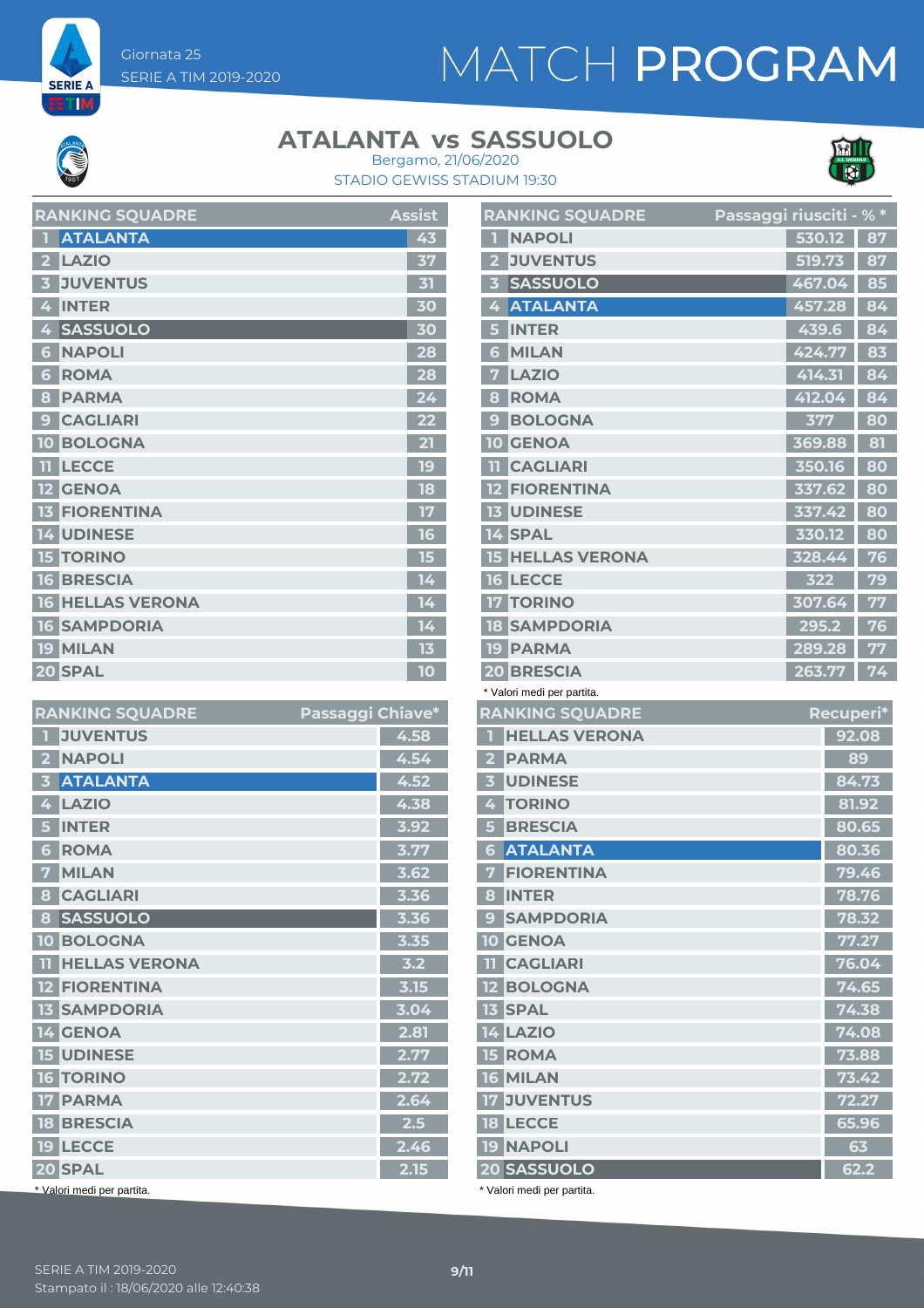Giornata 25 SERIE A TIM 2019-2020

# MATCH PROGRAM



**SERIE A ET M** 

#### **ATALANTA vs SASSUOLO**



STADIO GEWISS STADIUM 19:30 Bergamo, 21/06/2020

|   | <b>RANKING SQUADRE</b>  | Tot. Parate - Media |          |   | <b>RANKING SQL</b>  |
|---|-------------------------|---------------------|----------|---|---------------------|
|   | <b>SPAL</b>             | 117                 | 4.5      |   | <b>INTER</b>        |
|   | <b>LECCE</b>            | 116                 | 4.46     |   | <b>LECCE</b>        |
|   | <b>PARMA</b>            | 112                 | 4.48     |   | <b>JUVENTUS</b>     |
|   | <b>BRESCIA</b>          | 111                 | 4.27     |   | <b>HELLAS VE</b>    |
|   | <b>TORINO</b>           | 108                 | 4.32     |   | <b>PARMA</b>        |
| 6 | <b>GENOA</b>            | 108                 | 4.15     | 6 | <b>LAZIO</b>        |
|   | <b>SASSUOLO</b>         |                     | 106 4.24 |   | <b>ROMA</b>         |
|   | 8 UDINESE               |                     | 105 4.04 | 8 | <b>BOLOGNA</b>      |
| 9 | <b>LAZIO</b>            | 95                  | 3.65     |   | <b>ATALANTA</b>     |
|   | <b>10 JUVENTUS</b>      | 92                  | 3.54     |   | <b>10 SPAL</b>      |
|   | <b>FIORENTINA</b>       | 91                  | 3.5      |   | <b>SASSUOLC</b>     |
|   | <b>12 CAGLIARI</b>      | 90                  | 3.6      |   | <b>12 SAMPDOR</b>   |
|   | <b>13 MILAN</b>         | 90                  | 3.46     |   | <b>13 FIORENTIN</b> |
|   | 14 BOLOGNA              | 86                  | 3.31     |   | 14 MILAN            |
|   | <b>14 HELLAS VERONA</b> | 86                  | 3.44     |   | <b>15 NAPOLI</b>    |
|   | <b>16 SAMPDORIA</b>     | 82                  | 3.28     |   | <b>16 BRESCIA</b>   |
|   | <b>17 ROMA</b>          | 81                  | 3.12     |   | <b>17 UDINESE</b>   |
|   | <b>18 NAPOLI</b>        | 77                  | 2.96     |   | <b>18 GENOA</b>     |
|   | <b>19 INTER</b>         | 66                  | 2.64     |   | <b>19 CAGLIARI</b>  |
|   | 20 ATALANTA             | 59                  | 2.36     |   | <b>20 TORINO</b>    |
|   |                         |                     |          |   |                     |

|                         | <b>RANKING SQUADRE</b> | Media Km |
|-------------------------|------------------------|----------|
| П                       | <b>INTER</b>           | 112.814  |
| $\overline{2}$          | <b>LECCE</b>           | 109.815  |
| $\overline{\mathbf{3}}$ | <b>JUVENTUS</b>        | 109.774  |
| 4                       | <b>HELLAS VERONA</b>   | 109.688  |
| 5                       | <b>PARMA</b>           | 109.435  |
| 6                       | <b>LAZIO</b>           | 109.113  |
| 7                       | <b>ROMA</b>            | 109.045  |
| 8                       | <b>BOLOGNA</b>         | 108.99   |
| 9                       | <b>ATALANTA</b>        | 108.908  |
|                         | <b>10 SPAL</b>         | 108.392  |
| 11                      | <b>SASSUOLO</b>        | 108.374  |
|                         | <b>12 SAMPDORIA</b>    | 108.034  |
|                         | <b>13 FIORENTINA</b>   | 107.728  |
|                         | 14 MILAN               | 107.496  |
|                         | <b>15 NAPOLI</b>       | 107.189  |
|                         | <b>16 BRESCIA</b>      | 107.13   |
|                         | <b>17 UDINESE</b>      | 107.116  |
|                         | <b>18 GENOA</b>        | 106.258  |
|                         | <b>19 CAGLIARI</b>     | 105.645  |
|                         | <b>20 TORINO</b>       | 104.387  |